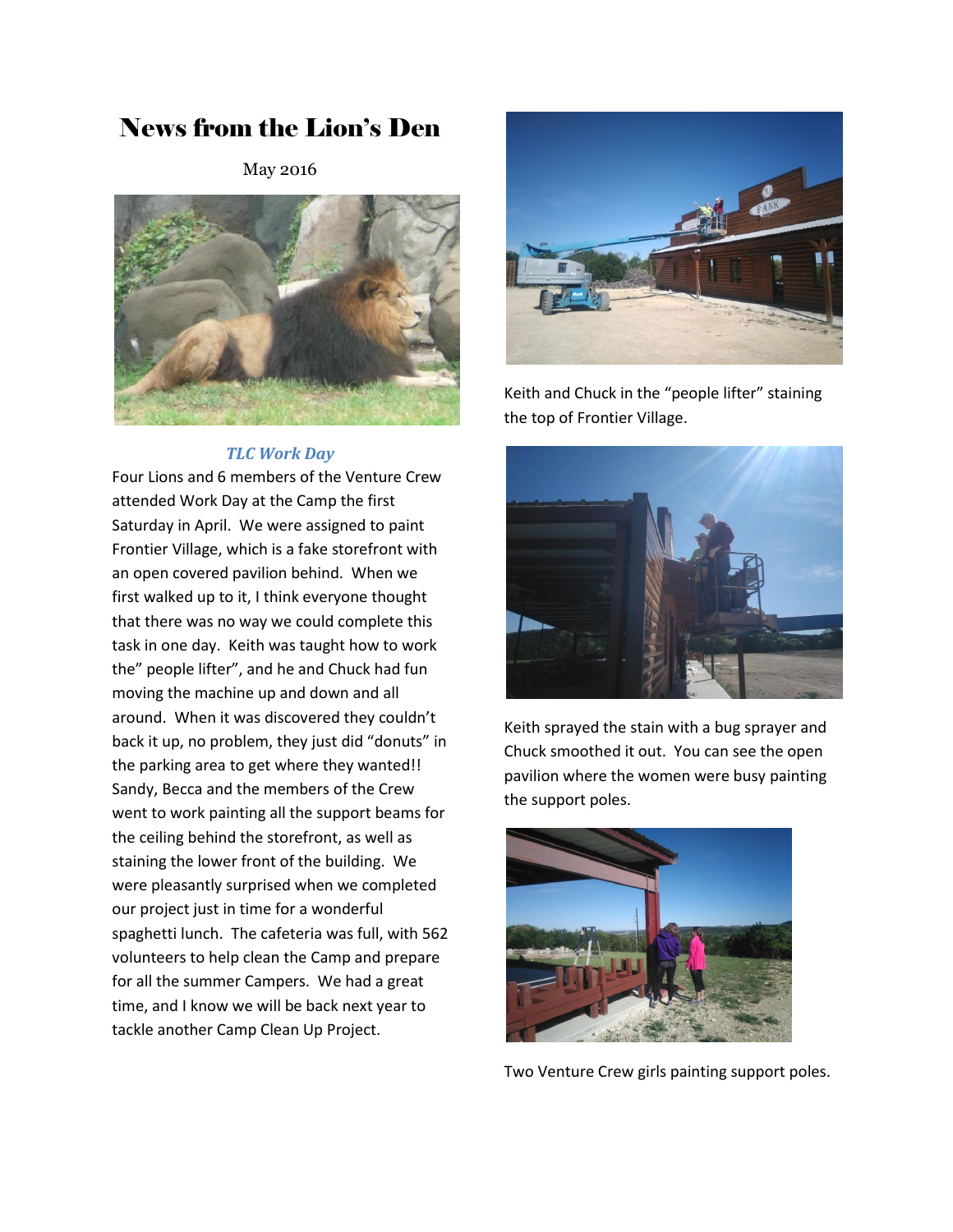

Crew Leader Amber and Lion Becca painting support poles.



The cafeteria was full at Texas Lions Camp April 2, 2016. This was the largest group of Lions to assemble for a Work Day, over 560 volunteers were on hand to spruce up TLC for the summer sessions.

#### **TLC Thank You**

The following was received by Lion Keith:

"Friday April 08, 2016

Lion Keith Blaise

Houston Cy-Fair Lions Club and the Venture Group

Re: Saturday April 2, 2016 workday was a great success

The staff of the Texas Lions Camp wishes to express their deepest gratitude to everyone that attended the workday on Saturday April 2, 2016. Each person is to be commended for their efforts in giving a "day's work" to the Camp.

All of the projects are important and helpful in preparing the Camp for summer.

On behalf of the handicapped and diabetic campers that are our guests, we thank everyone for coming to the work day. We will be looking forward to seeing all of you again.

Sincerely,

Ken Folsom, Maintenance Director"

#### *National American Miss Speaker*

We were honored to have Kylie Miller, whom we have sponsored to Texas Lions Camp Diabetes Camp, as our speaker. She has been selected as a finalist for the Preteen National American Miss Pageant. She will be interviewed, make a public speech, and provide service to the community. She asked our Lions Club to help sponsor her for this empowering and encouraging activity, where she will learn to become a leader. She plans to use her Type 1 Diabetes as her speech topic, making others aware of this increasing problem. At just 10 years old, she already possesses confidence to speak at our Lions Club meeting.



Kylie Miller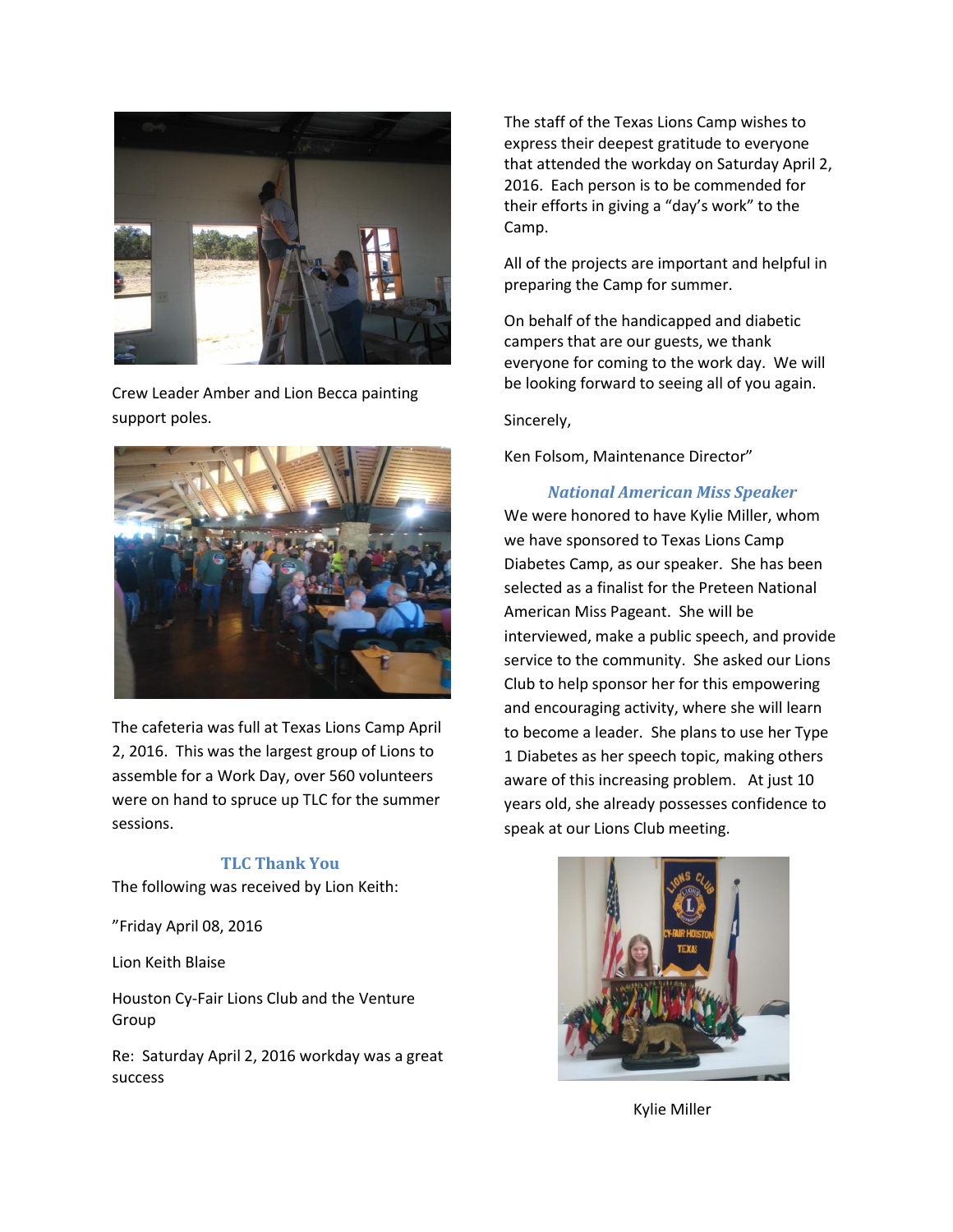#### **Lions Flooded**

Lions members Milly Spencer, Paul Yackley, and Bud and Dorothy Casey all had flooding in their homes and/or business after the heavy rains earlier this month. Thanks to all who have helped them get their lives dried out and back together. Thanks to District Governor Noah Speer for his work at the Casey's office that flooded.

#### *Lions Leader Dog Dinner*

#### You Don't Want To Miss This Special Event



Houston Cy-Fair Lions Club has purchased a table for 10 at this affair. If you would like to attend, please contact President Paul at 281- 704-6742 to reserve your place. There will be an actual Leader Dog and it's blind human, along with a re-enactment of Helen Keller's famous speech giving Lions their mission. There will be live and silent auctions, great food, and of course wonderful fellowship with Lions throughout the district. Hope to see you there!

### **Upcoming Events**

Friday May 6, 2016, Leader Dogs for the Blind Dinner and Fun, 6:30PM at The Grand Palace, 314-A Pruitt Road, Spring, TX 77308.

May 10, 7PM, regular Houston Cy-Fair Lions Club meeting at the Lion's Den. Guest speaker will be from the Cy-Fair Women's Club.

May 24, 7 PM, regular Houston Cy-Fair Lions Club meeting.

Tues. June 14, 2016, District Governor Elect Mark Roth will be our Installing Officer for the 2016-2017 officers. Guests and spouses welcome. Please contact Lion Sandy by Friday June 10 at 281-550-2798 if you will attend so that meals can be ordered for everyone.



Kylie Miller and mom Maria



Nancy Thomas, guest of Lion Karen